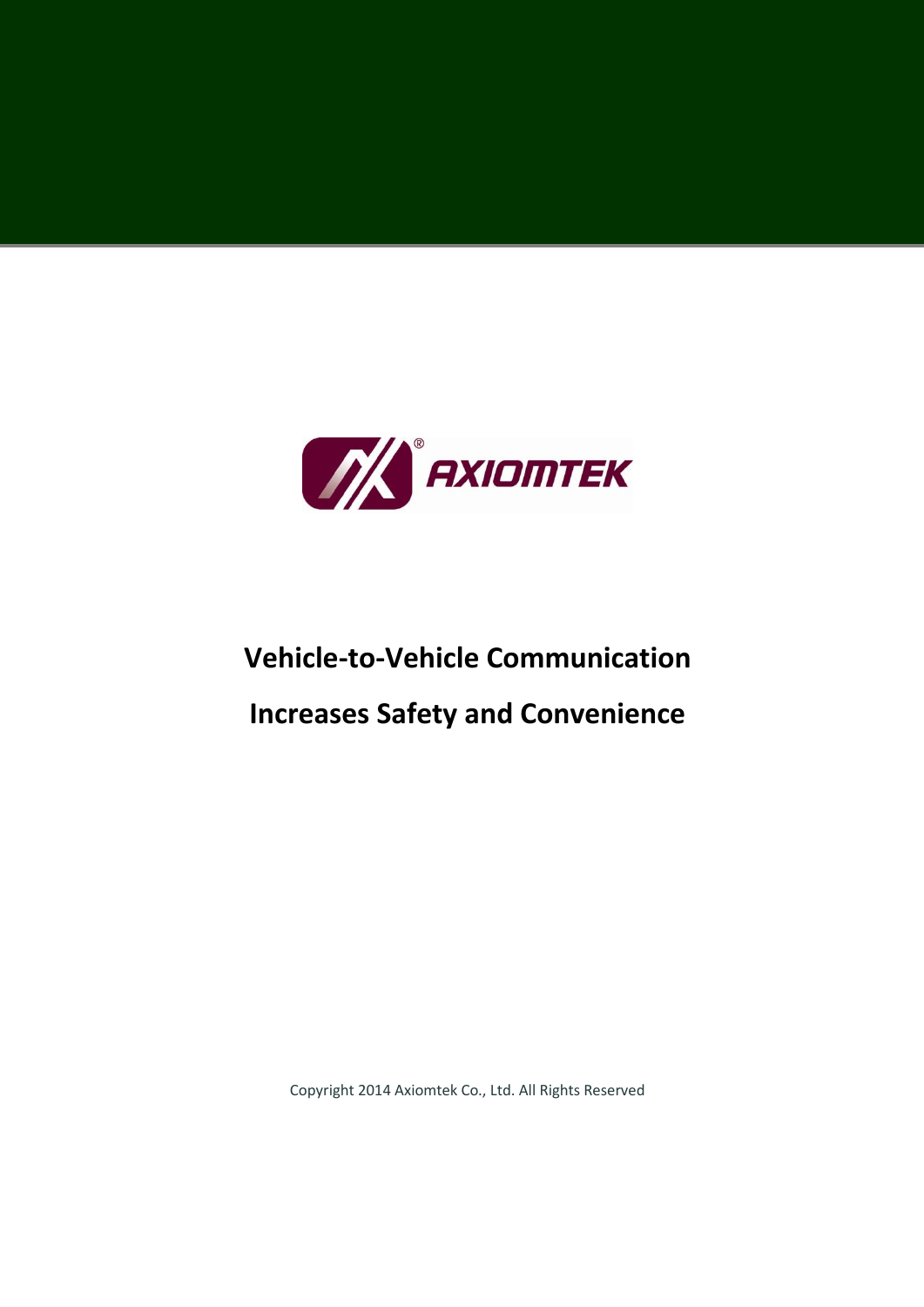

The National Highway Traffic Safety Administration (NHTSA) has released a notice that it will consider mandatory vehicle-to-vehicle communication devices to increase safety and save lives. The administration will study communication technology, cost and safety implications. Once vehicles are fitted with on-board processors and the ability to communicate, other applications making driving both safer and more convenient can be evaluated. The key for implementing such a system is to identify what functions are required and how to best provide suitable computing capabilities.



# **In-Vehicle Communication Possibilities**

While the NHTSA is focused on safety, the communication system and the computer required to evaluate the data can have broader applications. Vehicles will not only communicate with each other over short distances for collision avoidance, but will exchange data with infrastructure and other mobile devices.

The NHTSA expects that vehicles will have to broadcast their location, speed and direction, allowing the on-board computer to calculate when collisions are likely and to warn the driver. The same data can be used for traffic management, for route guidance to avoid obstacles and for improved navigation. The communication system can be used for passenger communications. The vehicle becomes an extension of the connected life of the driver and passengers.

For example, during a trip a driver and passengers take between two cities to visit friends, the on-board computer is communicating with other vehicles in the immediate area and also with central computers over the Internet. It receives data that the main highway will be slow due to excess traffic and suggests a faster route. The new route has several traffic lights, which turn green as the car approaches because there is no traffic in the other directions. The car receives a signal that a preceding vehicle has skidded on a bridge and alerts the driver to the icy patches.

The passengers input a request that they want to stop for a quick snack and the car's computer finds the best options. It displays a brief video from the home security system showing that the person taking care of the pets has come and fed them. The friends check in to find out when the travelers will arrive. Many of these non-safety related functions are carried out now through existing mobile devices, but they can be centralized and coordinated through the car communication system.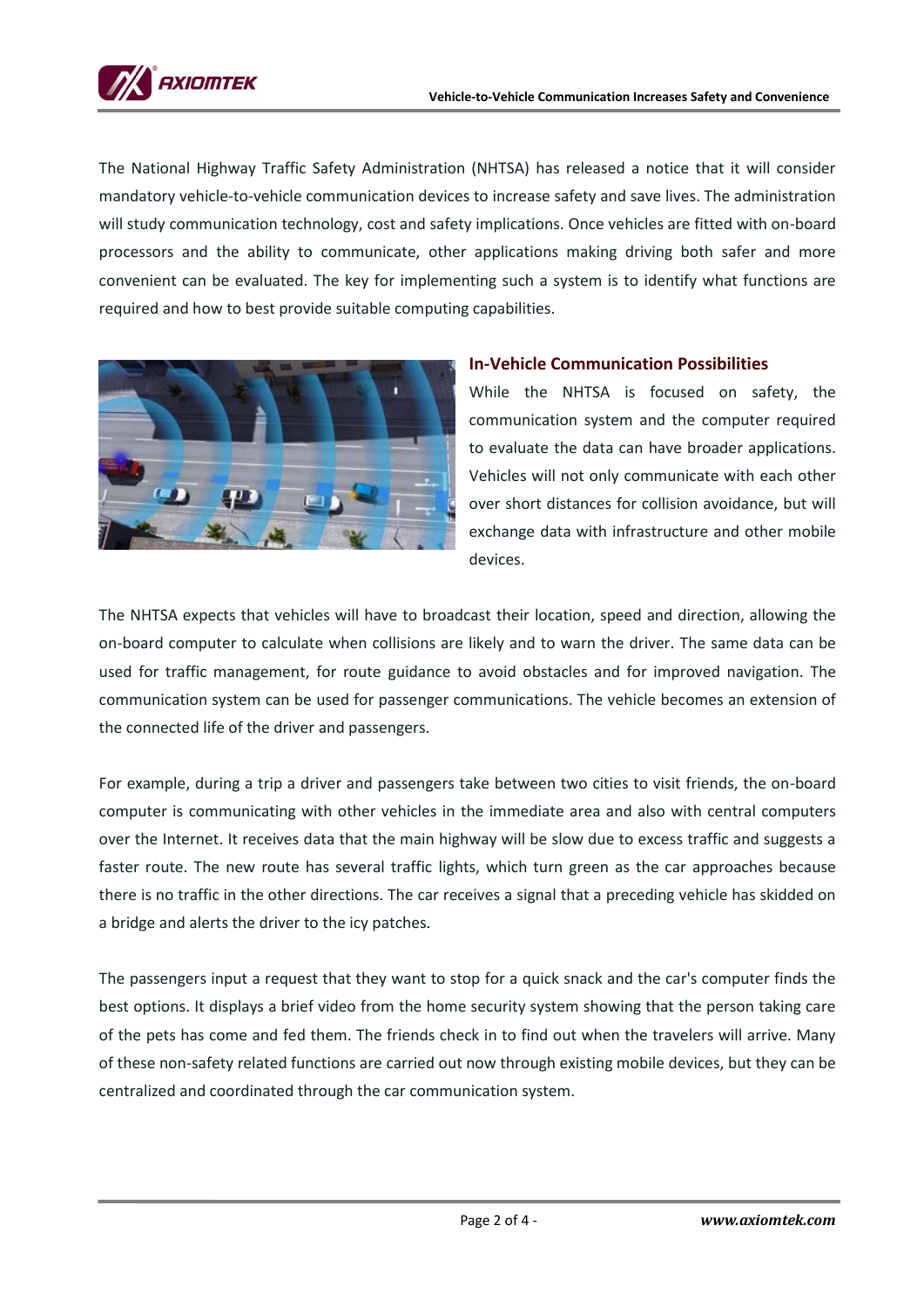

#### **Required Hardware**

Even a minimum of collision avoidance functionality requires a computer to evaluate data and deliver warnings to the driver. With additional applications, a powerful computer with high quality display capabilities is needed.

Such a device has to be compact and rugged as well as able to withstand a wide range of operating temperatures. The Axiomtek PICO880 single board computer has all the required characteristics.

Using Intel Core technology processors, the single board computer is a compact, high performance device. The 2.5 inch form factor PICO board has an operating temperature range of -20 0C to + 70 0C (- 4 0F to +158 0F) and can be fitted with Intel® Core™ i3, i5 or i7 processors and up to 8 GB of RAM. Running on 12 V DC, the computer has a full-size PCI Express Mini Card slot. It features Gigabit Ethernet connectivity – 10/100/1000 Mbps port that supports Wake-on-LAN, RPL/PXE Boot ROM with Intel® i218LM. The board offers rich I/Os with four USB 3.0 ports, four USB 2.0 ports, and one SATA-600. Its display capabilities include one LVDS with 18/24-bit single/dual channel and one DisplayPort. Its on-board connectivity and expansion capabilities through two board-to-board connectors make it ideally suited as a vehicle computer.

## **Communication Technologies**

Communication options for linking vehicles to each other, to infrastructure and to other devices are using dedicated local signals, special mid-distance radio networks, Wi-Fi and mobile networks. The NHTSA is investigating a system based on 5.9 GHz for short range V2V communication, but many existing vehicle communication systems already use mobile networks. The key is to develop communication facilities that have a high reliability for safety-related signals while accommodating high speed and bandwidth for other communication needs.



Adding a V2V module with corresponding software to the [PICO880](http://www.axiomtek.com/Default.aspx?MenuId=Products&FunctionId=ProductView&ItemId=1105) embedded SBC can give it the ability to communicate with compatible modules in other cars. A V2V module can be integrated with a wireless LAN card in the board's PCIe slot to allow a vehicle to send signals directly to other vehicles with the high reliability required for safety applications. With its high performance parameters, the [PICO880](http://www.axiomtek.com/Default.aspx?MenuId=Products&FunctionId=ProductView&ItemId=1105) can process data quickly and send signals to the in-vehicle display with low latency. For safety applications, NHTSA expects to achieve delays of under one